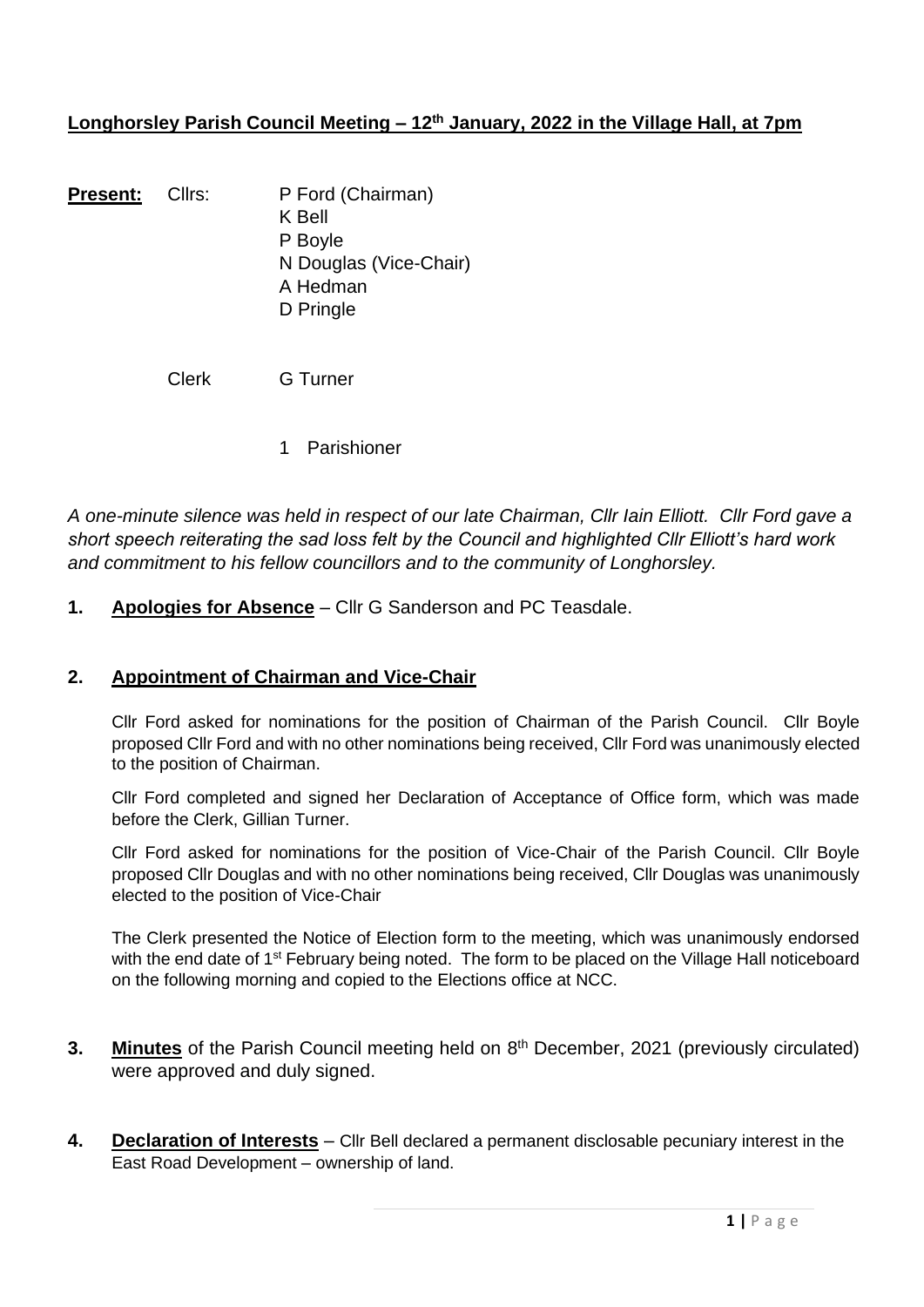- **5. Date of Next Meeting(s)** It was agreed that the dates of the next meetings would be the 9<sup>th</sup> February and 9<sup>th</sup> March, 2022, with meetings being held in the Village Hall.
- **6. County Matters** Cllr Sanderson was not in attendance. Cllr Douglas read out the update which will appear in the next edition of the Tree, which included the review of storm Arwen - which will hopefully give the county better protection in the future.

# **7. Update by PC Andrea Teasdale** / **PCSO Coulson** – nothing to report at this time.

### **8. Finance**

- 8.1 **Authorisation of Payments** Members considered and approved the Authorisation of Payments list to 12<sup>th</sup> January, 2022, totalling £2,509.45.
- 8.2 **Budget Monitoring** Members approved the monitoring statements to the end of December, together with the account transactions for the year, petty cash documents and bank reconciliation to 31<sup>st</sup> December, 2021.
- 8.3 **Budget 2022/23** Members considered the 2022/23 budget papers. It was unanimously agreed to set an expenditure budget of £42,180 and a precept of £24,660. This represents a 3% increase in precept over the previous year or £2.46 per annum.
- 8.4 The Clerk raised the issue of the office lap-top beginning to decline with error messages about the hard-drive being received. It was agreed that she replace it as soon as possible.
- 8.5 It was also agreed that the Clerk investigate loan rates being offered through the PWLB as an interim measure to replace Church View Play Area and surfacing at the Common.

## **9. Routine Items for Review**

#### 9.1a**) Planning Decisions**:

21/04102/DISCON Discharge of conditions 3, 4 and 7 on approved application 20/03211/FUL re Westfield on the West Road – NCC **PERMITTED** the application.

20/04285/FUL Erection of residential development of 9 dwellings with associated access, parking and landscaping re Land East of Normandy Terrace, East Road - NCC **PERMITTED** the application.

## 9.1b) **Review of Planning Applications**:

21/04775/FUL Installation of 8 pole mounted floodlights at existing outdoor riding arena re the Equestrian Centre at West Moor Farm - no objections.

21/04871/FUL Double storey extension at Ginfields – this application relates to a neighbouring parish and would have no effect on Longhorsley Parish Council.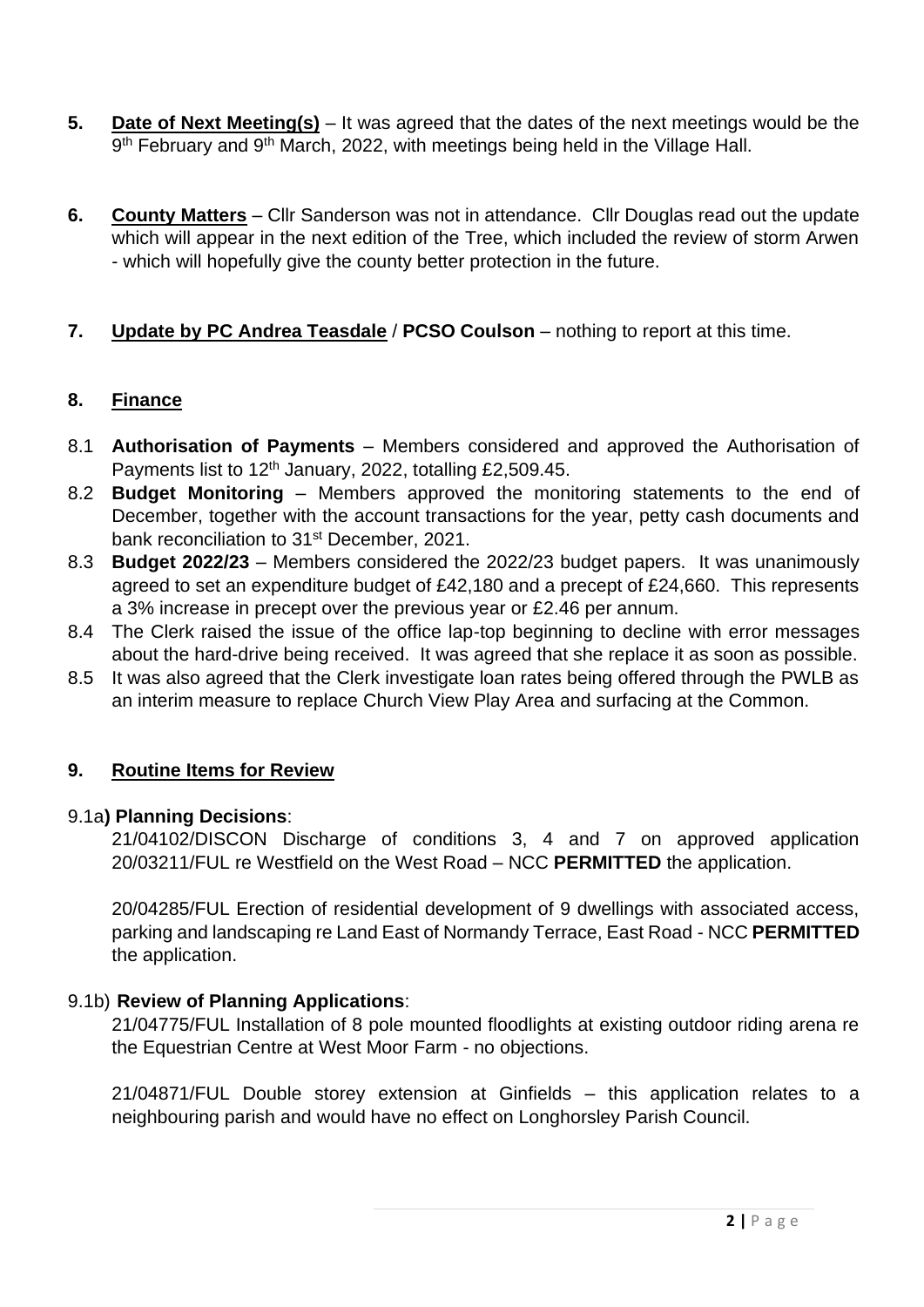- 9.1c)**Aerial Masts at Davison Court** the Clerk had previously circulated an email received from Planning Enforcement stating that the aerials have now been removed with no further action required.
- 9.1d)The Chairman asked the Clerk to keep the following applications on the Agenda in order to ensure that they were not forgotten:

| 20/01242/FUL  | <b>Belmont</b>             |
|---------------|----------------------------|
| 21/01300/VARY | Caravan Low Southward Edge |
| 21/01561/FUL  | Westridges                 |

### 9.2 **Moor Management Committee – Cllr Pringle gave the following update:**

- It is currently a quiet time for the Moor with the next Committee meeting scheduled for 2nd February.
- Inspections of the wildlife continue and all livestock are fine.
- The damage caused by storm Arwen has been rectified.

### 9.3 **The Old Church Wood (Barbara's Wood) – Cllr Ford gave the following update:**

- Nothing to report about the Wood since the last meeting.
- The Old Church information boards have been ordered together with the benches. The dog-fouling signage has been received and are ready to be installed. The pathway, which was blocked by damage caused by storm Arwen, has been looked at by the NCC Footpaths Officer, and the local land owner has been contacted – the path has now been cleared.

#### 9.4 **Play Areas**

- i. Members received and noted Mr Paterson's monthly report.
- ii. The Clerk was asked to let Mr Paterson know the date of the scheduled surface repairs at Church View in order for him to meet representatives on site to discuss the works.
- iii. The Clerk has contacted Speeder re: the MUGA token box but has not had a reply. Cllr Boyle agreed to ring his contact about the replacement front plate, in order to prevent users of the area using 50p pieces instead of the official tokens.
- 9.5 **Allotments** the Clerk to chase-up the documents sent out for the current vacancy for plot number 8.

## 9.6 **Village Maintenance Review**

- i. Car Parking on Common Cllr Boyle informed the meeting that he is arranging a meeting with Mr Chisholm and Mr McMorrow in February/March, to discuss what surface would be the best option for the area.
- ii. Archies Pond Project Update Mr Paterson gave a verbal report including: he has spoken to Marmax regarding the decking and supports, the works are to be completed by the end of March. He asked that the council contact Northern Ark for permission to park-up his mini-digger during the project and Cllr Ford agreed to speak to the owner.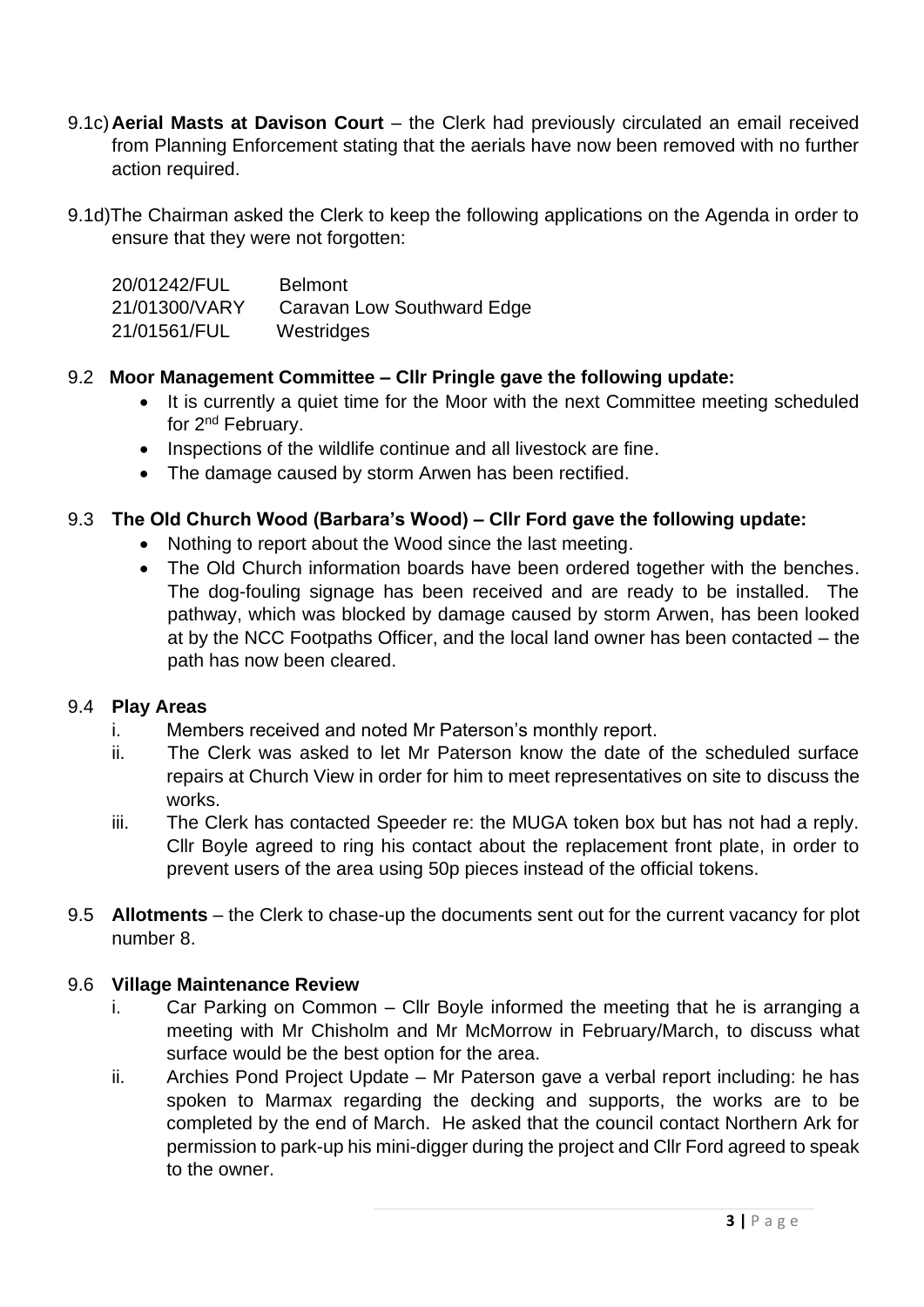- iii. Ash Dieback no response has been received from NCC as yet.
- iv. Community Orchard Cllr Hedman reported that the trees from the Tyne Valley Garden Centre are due to arrive on 14<sup>th</sup> January. Mr Fish is to source stakes and strap ties.
- v. Reports of problem Hawthorns on the Lonnen, damaged by storm Arwen, have been received. It was agreed that Cllrs Boyle and Douglas, together with members of the Old Church Wood volunteer group be asked to clear the area.
- 9.7 **LPC Website** nothing to report.
- 9.8 **Longhorsley Tree** The Clerk to write articles in remembrance of Cllr Elliott, and the MUGA token box.
- 9.9 **Donation Requests** none received.
- 9.10 **Village Hall Committee** Cllr Ford informed the meeting that the next Committee meeting will be held on February 8<sup>th</sup> 2022.

# **10. Items Carried Forward**

## 10.1 **Housing Developments in the Village**

- a) South Road Development Our solicitors have emailed to say that a 3-year option period has now been agreed.
- b) East Road Development The planning application has now been approved by the Planning Authority.
- **c)** Kirkups Corner The Clerk informed the meeting that the final result from the Planning Inspectorate is still awaited**.**
- 10.2 **Neighbourhood Planning** nothing to report at this time.
- 10.3 **Village Green Issues** the Clerk was asked to chase-up NCC on this issue.
- 10.4 **Welcome Letters** letter to be sent to Drovers Cottage.
- 10.5 **EWD Plaque** ongoing. The Clerk informed the meeting that she had been contacted by the agent representing 1 / 2 South Road to arrange a site meeting to discuss parking issues and the recent planning application.

## **11. Other Agenda Items**

- 11.1 ZEBRA Business Case Members discussed the council's response to the consultation and members agreed in principle to support the case. The Clerk to use the template letter to respond.
- **12. Other Items for Information** none.